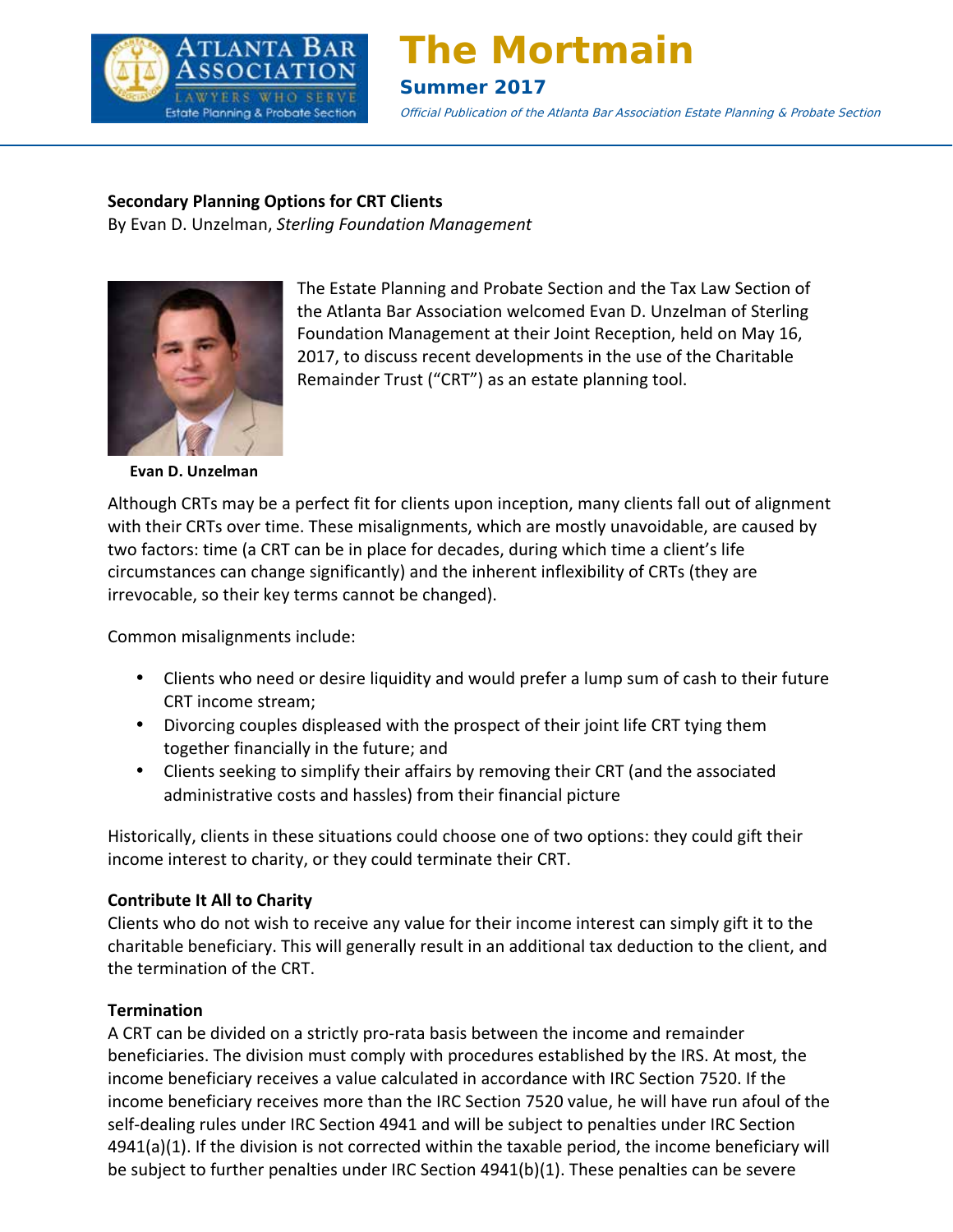(excise taxes of more than 200% of the amount involved). Clients terminating their CRTs should be careful to do so in accordance with IRC Section 7520.

In recent years, a thriving private market for CRT income interests has led to a third option for clients: selling.

# **Sale**

Clients who want to get the most value from their CRTs can sell their income interests to a third-party buyer, typically at significant premiums over what they could get from terminating their CRTs. 

There are several reasons why clients tend to net more by selling their income interests than they would by terminating, but the primary reason is that the IRS uses a static formula to calculate the market value of a CRT interest. A buyer may anticipate higher future investment returns than a seller. Further, actuarial risk, which is costly for a client to hedge, can be diversified away at reduced or no cost to some buyers.

In addition, because a CRT does not terminate when clients sell their interest – rather, the income stream is simply redirected to a third party – there is no need for involvement by a court or by the Attorney General. Most CRT income interests can be sold in just two to four weeks, whereas a termination can take several months or more to complete.

# **Example of Income Interest Sale**

A husband and wife, both 75 years old, were joint beneficiaries of a 7% Standard CRUT with \$1.5 million in assets. For a number of years, the trust worked well for the couple, enabling them to defer capital gains taxes on some highly appreciated real estate and, upon the sale of that property, generate a substantial income stream.

Over the past few years, however, their circumstances had changed. The husband had developed a heart condition that led to some high (and unanticipated) medical expenses. Instead of waiting for the trust to distribute income, the couple wanted to know if they could exchange their future distributions for cash today.

They approached their attorney, who told them that they had two options: 1) sell their interest, or 2) terminate the CRUT. Based on the IRC Section 7520 value of their interest, their attorney (correctly) told them that they could expect to receive about \$930K in a termination, minus any court and legal fees.

The attorney then reached out to Sterling to see what the couple might be able to get by selling their interest. He was pleased to learn that Sterling could arrange the sale of the couple's interest in the CRUT for \$1.06 million, net of fees.

After a brief consultation with the rest of their advisory team, the couple decided to move forward with the sale of their income interest. Two and a half weeks later, they received their \$1.06 million, which was more than enough to cover the husband's medical costs.

> Secondary Planning Options for CRT Clients, by Evan D. Unzelman Page 2 of 5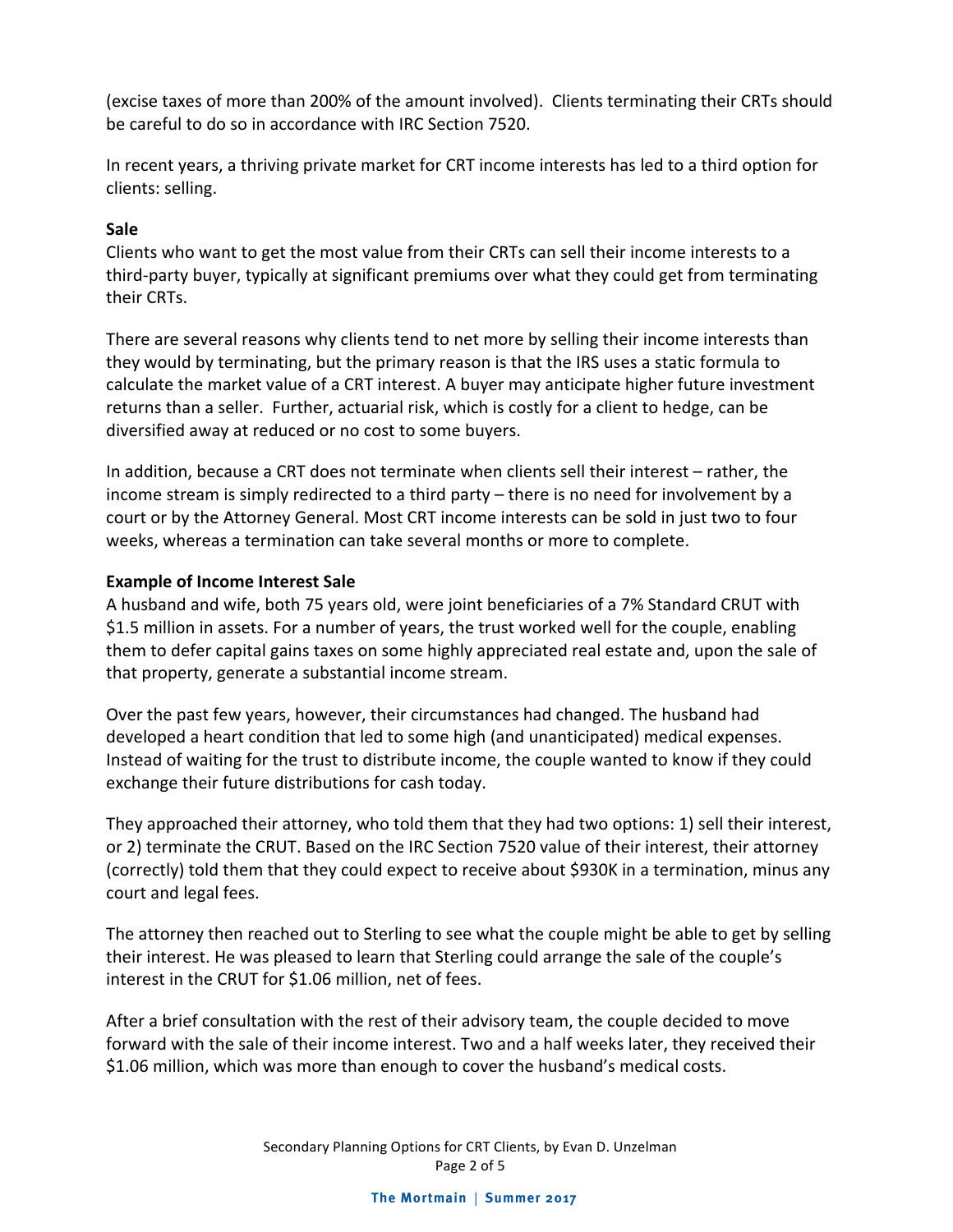#### **CRT Rollover**

While some clients desire an outright exit from their CRTs, others just wish they could *change* something about their CRTs. Common examples include:

- Adding non-charitable beneficiaries. As clients age, many begin thinking about end-oflife planning and how to ensure that their loved ones will be taken care of after their passing. Many CRT grantors would prefer to add younger spouses or children as beneficiaries of their CRTs, as a way of generating income for these persons after the grantor's death.
- Changing the type of CRT. There are four types of CRTs: the Standard CRUT (Charitable Remainder Unitrust), the NIMCRUT (Net Income with Makeup Charitable Remainder Unitrust), the NICRUT (Net Income Charitable Remainder Unitrust), and the CRAT (Charitable Remainder Annuity Trust). Each type functions differently with respect to how it pays income. Over time, clients who established one type of CRT can find themselves in situations in which they would be better served by a different type of CRT.

With a rollover, a client creates a new CRT reflective of the changes he or she would like to make to the current CRT. The client then contributes income interest from the current CRT (a private capital asset, per Rev. Rul. 72-243 C.B. 233) to the new CRT. In most cases, the trustee of the new CRT seeks to monetize the contributed asset (the income interest in the old CRT), which it can do by selling it to a third party buyer. The third party buyer brings cash to escrow, which it pays to the new CRT in exchange for the income interest in the old CRT. The end result is two CRTs. The third party buyer collects income from the old CRT – with the terms (measuring life, trust type, etc.) unchanged - and the client has the new CRT, which is aligned with the client's current goals and future outlook.

#### **Example of CRT Rollover**

A 63-year-old client was the sole lifetime beneficiary of a \$2.19 million Standard CRUT with a 5% payout. She had plenty of income sources outside of the CRT and did not like how the CRT was forcing income to her  $-$  income which she would have elected to defer, given the choice. She was even more dissatisfied about the related tax, which in some years approached 50%. She figured she would pay about a million dollars in taxes over her remaining lifetime, and viewed those taxes as completely unnecessary, since she didn't want the income in the first place. She had two daughters whom she would rather have benefited from the trust, but neither daughter was a beneficiary of the CRT. As it stood, everything in the trust went to charity at the client's death, and her daughters would receive nothing.

Sterling helped her advisors roll her Standard CRUT to a NIMCRUT and added her two daughters as contingent income beneficiaries. Her attorney added structure to the NIMCRUT that gave her discretion as to whether to receive income in any given year. She can defer the distributions in full, year after year (as she expects to do), and the trust will grow those deferred distributions tax-free over that time. If she needs income in any given year, she can elect to take the accrued gain which has built up in the trust. At the client's death, her daughters will split the future distributions for their joint lifetimes, and, because she plans to

> Secondary Planning Options for CRT Clients, by Evan D. Unzelman Page 3 of 5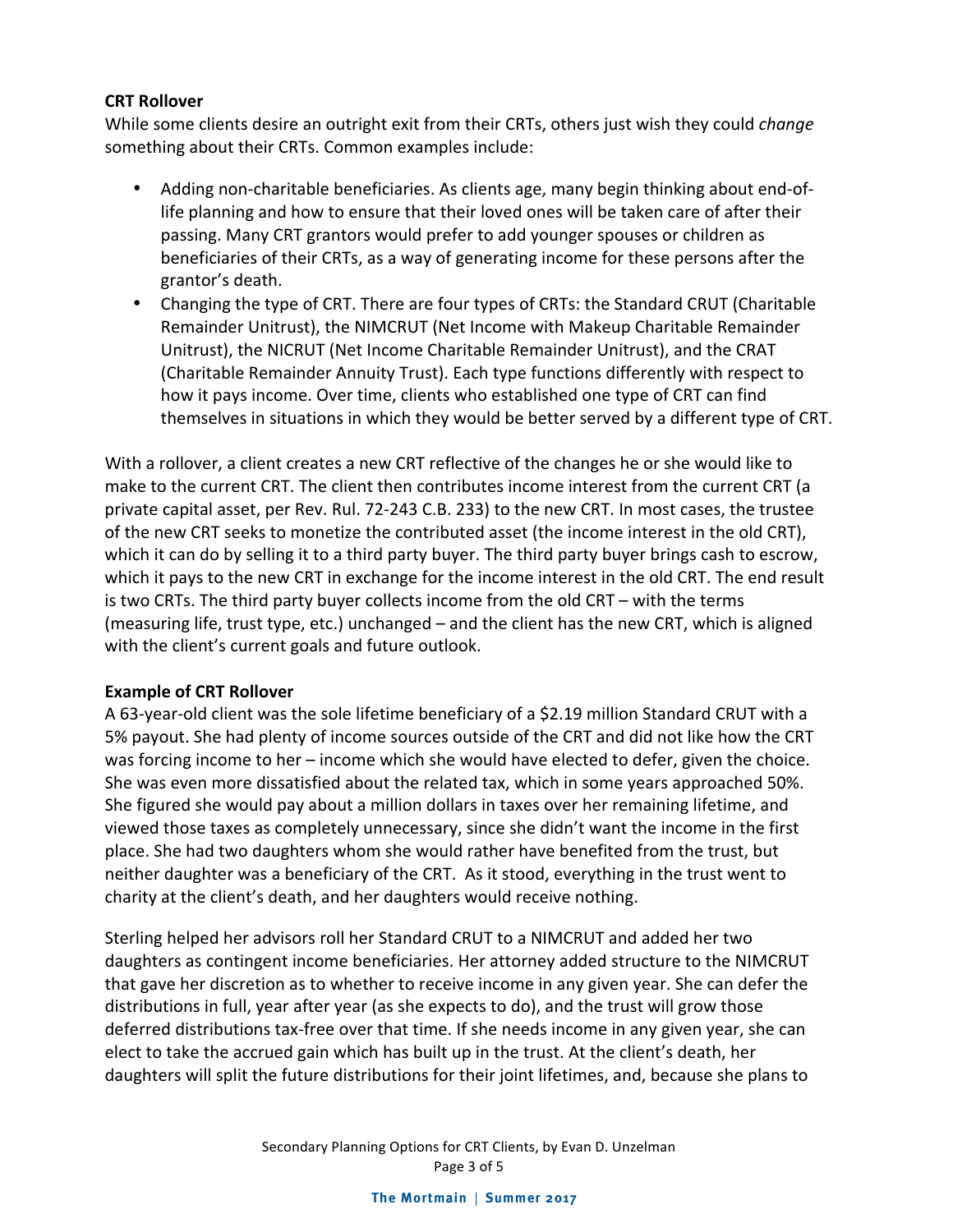defer distributions tax-free over a 19-year period, her daughters will be receiving distributions from a much larger trust (her financial advisors estimate between \$3.5 and \$4 million).

#### **Conclusion**

When thinking about secondary planning options, it's helpful to draw comparisons between CRTs and another type of capital asset: real estate.

Most people who purchase a house probably won't live in that house forever  $-$  children grow up and move out, retirees move to Florida in search of warmer climates and income tax relief, and older couples downsize to more manageable accommodations. However, that doesn't mean the purchase of the original home was a mistake.

The same logic applies to CRTs. Just because a client has a CRT that is no longer a good fit doesn't mean the CRT shouldn't have been set up to begin with. Because CRTs are irrevocable assets that can be in place for decades, most clients report some type of misalignment at one point or another. Regardless of whether the severity of that misalignment warrants the pursuit of a rollover or sale, advisors should inform their clients with CRTs of the available secondary planning options, so that those clients are in a position to make changes, should the need arise.

#### Authorities Regarding Certain Aspects of CRT Transactions:

1) Lead Interest as a Capital Asset

- McCallister v. Comm'r, 157 F.2d 235 (2d Cir. 1946), cert. denied, 330 U.S. 826 (1947); Rev. Rul. 72-243, 1972-1 C.B. 233
- PLR 200152018 (September 26, 2001)
- PLR 200127023 (April 4, 2001)

# 2) Charitable Deduction

Conditions under which contribution of a CRT lead interest can qualify for the income tax charitable deduction under IRC Section 170 and the gift tax charitable deduction under IRC Section 2522:

- Rev. Rul. 86-60, 1986-1 C.B. 302
- Rev. Rul. 79-295, 1979-2 C.B. 349
- PLR 201321012 (February 1, 2013)
- PLR 201249002 (September 7, 2002)
- PLR 200630006 (April 14, 2006)
- PLR 200524014 (March 15, 2005)
- PLR 200205008 (October 23, 2001)